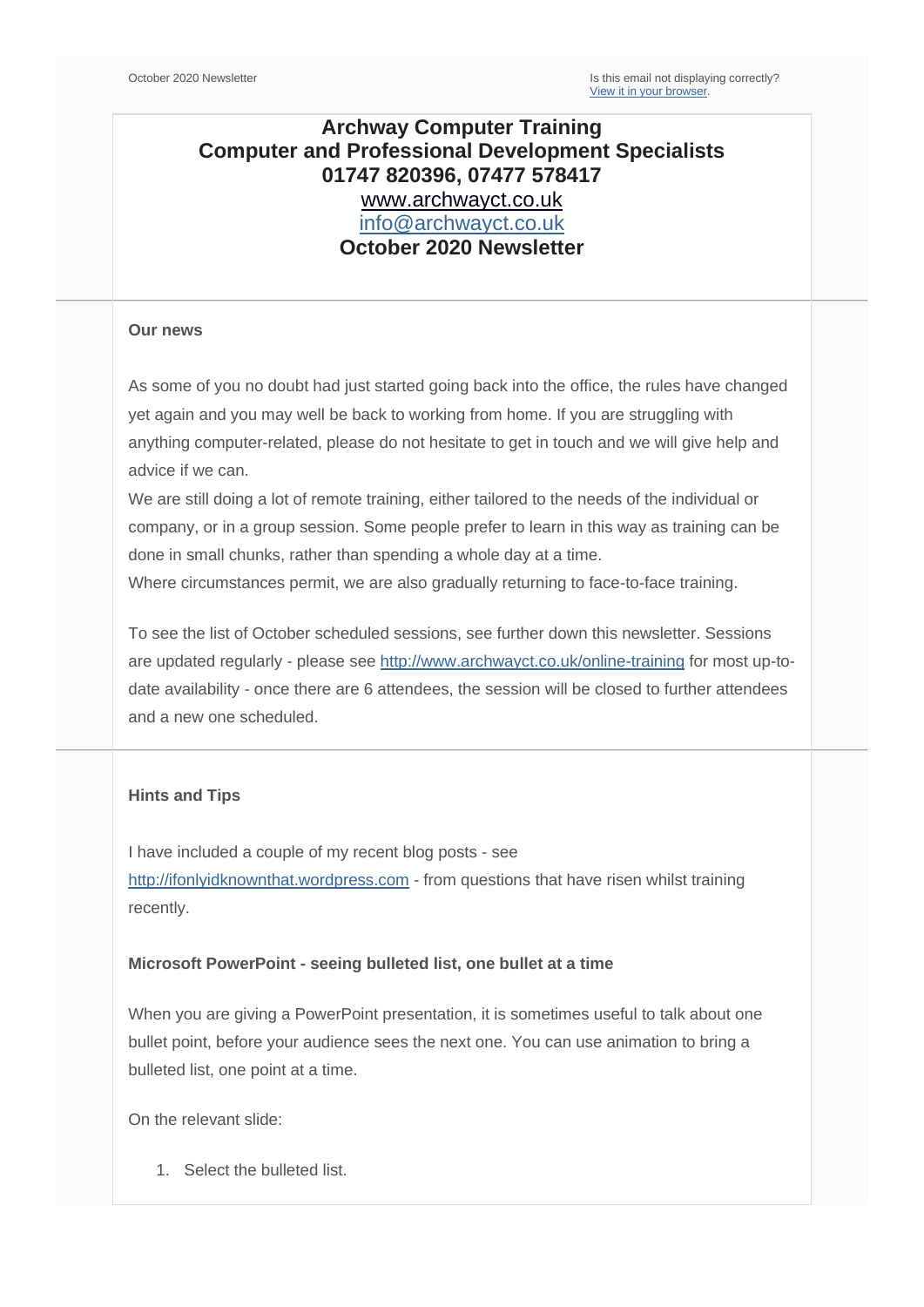- 2. Click the **Animations** tab, then from the **Animation** gallery, select your required animation. (I generally choose **Fly in**). You can change the direction of entry of your animation from the **Effect Options** dropdown.
- 3. On the **Animations** tab, in the **Advanced Animation** group, click **Animation**



## **Pane**.

- 4. From the dropdown to the right of the selected bullet points, click **Start On Click**.
- 5. When you go into **Slide Show view**, your bullet points will be brought in separately to bring in the next point, either click the left out mouse button, or press **Enter** or the downward facing arrow.

Find out more about our [Microsoft PowerPoint training.](http://www.archwayct.co.uk/microsoft-office-training/microsoft-powerpoint-training)

## **Microsoft Word - Adding a footnote**

When using Microsoft Word, you may want to add a footnote to text; a footnote appears at the bottom of the page in which the referenced information appears.

*To create a footnote :*

- 1. Position the insertion point immediately after the text that you want to reference in your footnote.
- 2. Click the **References** tab, click the **Footnotes** group, and click **Insert Footnote**.
- 3. The insertion point will now have been moved to the footnote area at the bottom of the page (or the endnote area at the end of the document). Type in the footnote (or endnote) text.
- 4. Click anywhere inside the main document area.
- 5. When you hover your mouse over the footnote number in the main document, the footnote text will be displayed.

*To customise a footnote:*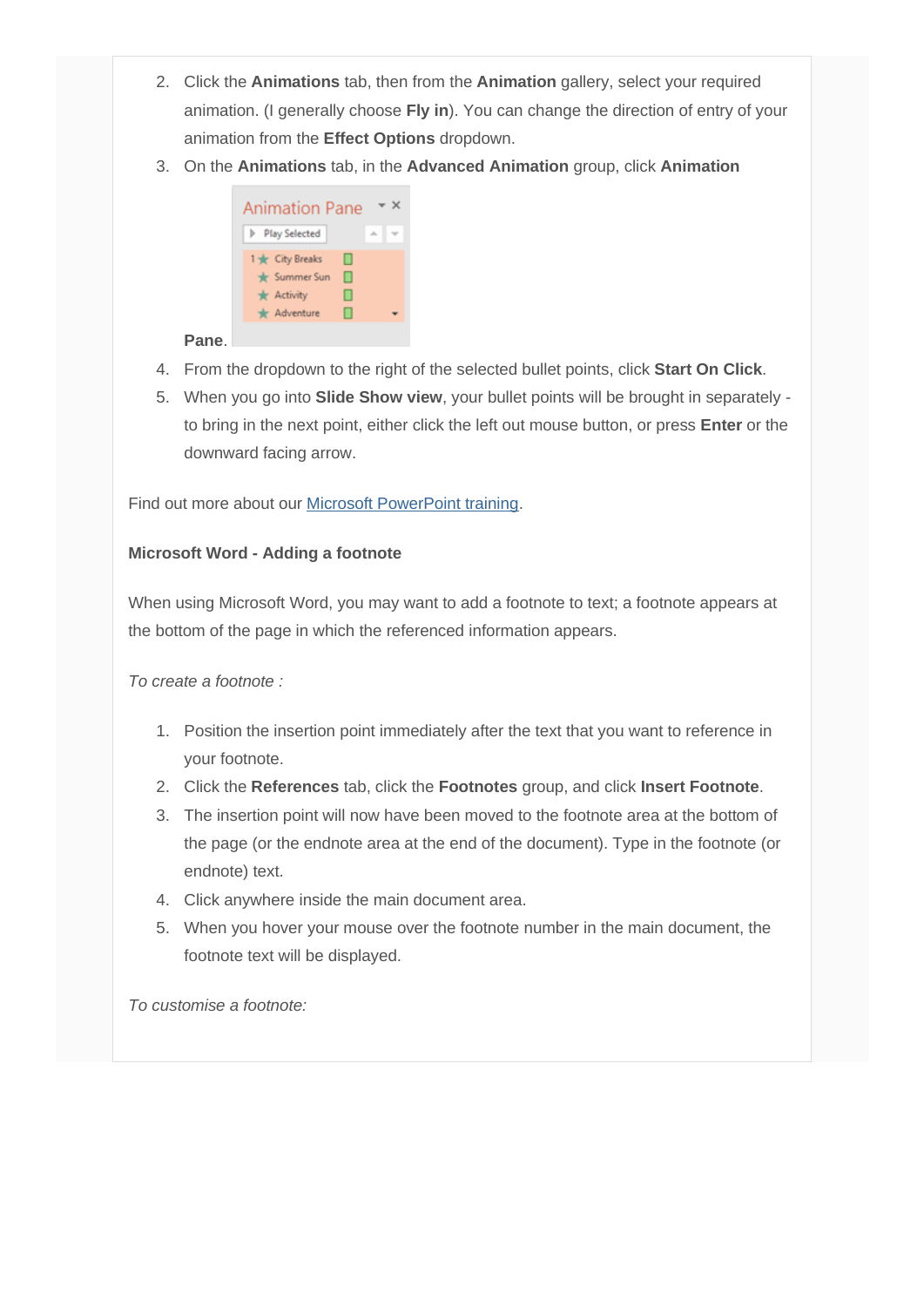1. Click the **References** tab, and then click the **Footnotes Dialog Box Launcher**. The **Footnote and Endnote** dialog box will be displayed.

| Location          |                      |              |
|-------------------|----------------------|--------------|
| ● Footnotes:      | Bottom of page       | v            |
| ○ Endnotes:       | End of document      | v            |
|                   | Convert              |              |
| Footnote layout   |                      |              |
| Columns:          | Match section layout |              |
| Format            |                      |              |
| Number format:    | 1, 2, 3,             | v            |
| Custom mark:      | Symbol               |              |
| Start at:         | ۱                    |              |
| Numbering:        | Continuous           | v            |
| Apply changes     |                      |              |
| Apply changes to: | This section         | $\checkmark$ |
|                   |                      |              |

- 2. Select **Footnotes**. From the relevant dropdown list, select where you want your footnotes to be located.
- 3. From the **Format** section, select a format from the **Number format** dropdown list, or **Custom mark** if you want to use a symbol to mark your footnotes or endnotes. If you use the **Custom mark** option, type in your required mark or click **Symbol** and select your required symbol. Select the number at which your footnotes should start in the **Start at** Select whether numbering should be **Continuous**, **Restart each section** or **Restart each page**.
- 4. Select whether to apply changes to **This section** or **Whole document**.
- 5. Click **Insert**.
- 6. Type in the required text for your note.
- To show/hide notes, click the **References** tab, then in the **Footnotes** group, click **Show Notes**.
- To move quickly from one note to the other, click the **References** tab, then in the **Footnotes** group, click the **Next Footnote** dropdown to select **Next Footnote** or **Previous Footnote**.

Find out more about our [Microsoft Word training](http://www.archwayct.co.uk/microsoft-office-training/microsoft-word-training)

# **Online Training Sessions**

Since some organisations no longer want face-to-face training, we are pleased to be able to announce some interactive short training sessions.

Sessions will be conducted using WebEx or Zoom and will be limited to 6 people. Once a session is full, new dates will be released.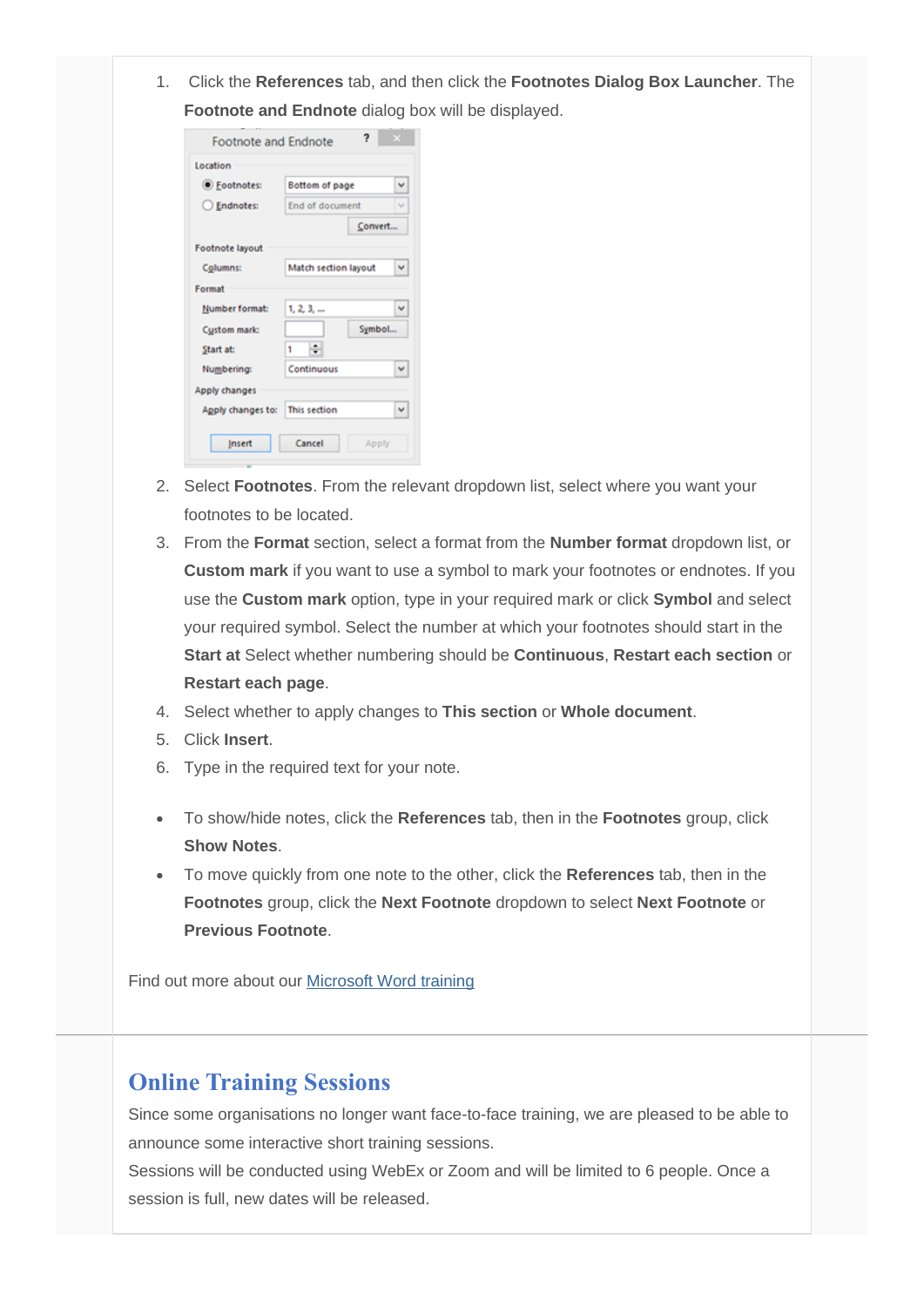Training files and a meeting invitation will be sent out to participants in advance of the training session. Sessions are updated regularly **[here](http://www.archwayct.co.uk/online-training)**.

To find out more details, ring on the mobile number at the top of this newsletter, **email** [us](mailto:janet@archwayct.co.uk?subject=Online%20training) **or fill in our online [contact form](http://www.archwayct.co.uk/contact)**.

| <b>Date</b>                      | <b>Time</b>        | <b>Session</b>                                                                                                                                    | Cost                  |
|----------------------------------|--------------------|---------------------------------------------------------------------------------------------------------------------------------------------------|-----------------------|
| 1st<br>$October$   11:00         | 09:30 -            | <b>Crystal Reports - Working with SubReports</b>                                                                                                  | $£35 +$<br>VAT        |
| 1st<br>October 12:30             | $11:30 -$          | <b>Excel PivotTables</b>                                                                                                                          | $£25 +$<br><b>VAT</b> |
| 1st<br>$October$   14:30         | 13:30              | Microsoft Project - Creating Reports                                                                                                              | $£25 +$<br>VAT        |
| 1st<br>October 16:30             | $15:00 -$          | <b>Crystal Reports - Formulas and Functions</b>                                                                                                   |                       |
| 2nd                              | $09:15 -$          | Microsoft Project - Consolidating Projects in a Master                                                                                            | $£30 +$               |
| October $10:45$                  |                    | Plan, Pooling resources across Projects                                                                                                           | VAT                   |
| 2 <sub>nd</sub>                  | $11:15 -$          | PowerPoint - Working with SmartArt, Animating                                                                                                     | $£25 +$               |
| October $12:15$                  |                    | <b>SmartArt and Bulleted Lists</b>                                                                                                                | VAT                   |
| 2nd                              | $14:00 -$          | <b>Crystal Reports - The Section Expert and Advanced</b>                                                                                          | $£35 +$               |
| $\textsf{October}$  15:30        |                    | Formatting                                                                                                                                        | VAT                   |
| 5th<br>October  10:30            | $09:30 -$          | PowerPoint - Using SmartArt, Animating bulleted lists<br>and SmartArt, Using Drawing Tools, Manipulating<br><b>Pictures</b>                       | $£25 +$<br><b>VAT</b> |
| 5th<br>$October$   12:00         | $11:00 -$          | Outlook - Email Rules and Alerts, Creating a Task from<br>an Email, Creating an Appointment from an Email,<br><b>Quick Parts, Email Templates</b> | $E25 +$<br>VAT        |
| 5th<br>October                   | $13:30 -$<br>14:30 | Outlook - Calendar, Creating Recurring Appointments,<br>Making Appointments private, Using the Scheduling<br>Assistant                            | $£25 +$<br>VAT        |
| 5th<br>$\textsf{October}$  16:30 | $15:00 -$          | Microsoft Project - Working with Tasks, Creating a<br>Gantt Chart, Links, Lags and Leads                                                          |                       |
| 6th                              | 09:00.             | <b>Crystal Reports - Charting</b>                                                                                                                 | $£35 +$               |
| October                          | 10:30              |                                                                                                                                                   | VAT                   |
| 6th                              | $11:00 -$          | Microsoft Project - Baselining a Project and Tracking                                                                                             | $£25 +$               |
| October $12:00$                  |                    | Progress                                                                                                                                          | VAT                   |
| 6th                              | $13:30 -$          | Time Management - Setting goals and priorities,                                                                                                   | $£30 +$               |
| October <sup>1</sup> 14:30       |                    | Urgent vs Important                                                                                                                               | VAT                   |
| 6th                              | $15:00 -$          | Crystal Reports - Sorting Records, Filtering Record,                                                                                              | $£35 +$               |
| October <sup>1</sup> 16:30       |                    | <b>Grouping Records, Summary Fields</b>                                                                                                           | VAT                   |
| 7th                              | 09:30 -            | Microsoft Project - Adding costs to projects                                                                                                      | $£25 +$               |
| October                          | 10:30              |                                                                                                                                                   | VAT                   |
| 7th                              | $11:00 -$          | Excel - Creating a new workbook, Basic Formatting,                                                                                                | $£25 +$               |
| October $12:00$                  |                    | Basic Formulas, Saving, Printing                                                                                                                  | VAT                   |
| 7th                              | 14:00.             | Word - Using Word tables, general Word hints and tips                                                                                             | $E25 +$               |
| October                          | 15:00              |                                                                                                                                                   | VAT                   |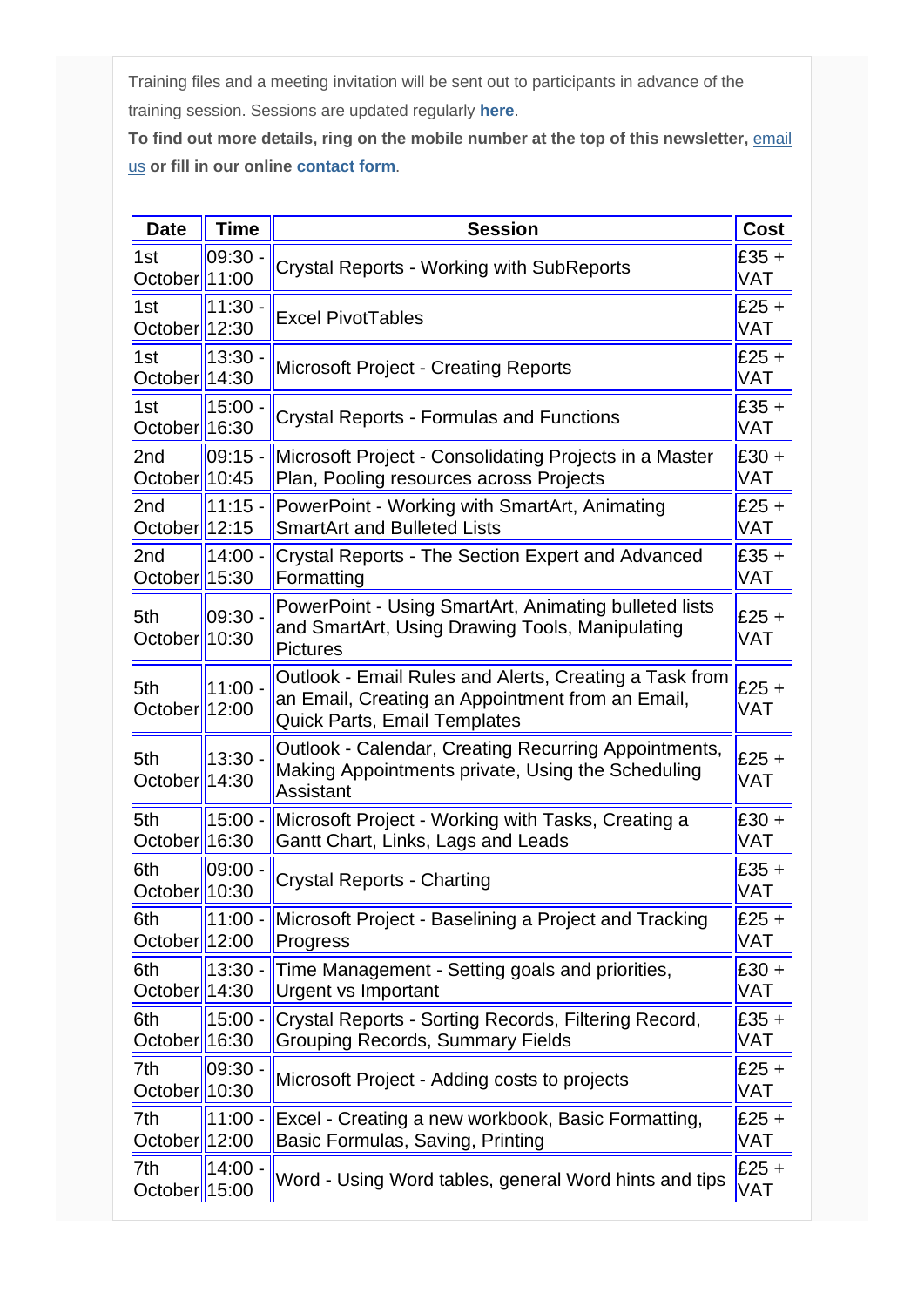| 7th<br>October <sup>1</sup> 16:30               | 15:30 -    | Excel - Review of Basic Formulas, Absolute cell<br>references (fixed cells), % of Totals, Using Quick<br>Analysis for % of Totals and Cumulative Totals | £25 $+$<br>VAT        |
|-------------------------------------------------|------------|---------------------------------------------------------------------------------------------------------------------------------------------------------|-----------------------|
| 8th<br>October <sup>1</sup> 10:30               | 09:30 -    | Word - Working with Pictures and Drawing Objects -<br>Inserting, Text Wrapping, Sizing, Effects                                                         | £25 $+$<br>VAT        |
| 8th<br>October  12:00                           | 11:00 -    | <b>PowerPoint - Tables and Charts</b>                                                                                                                   | $£25 +$<br>VAT        |
| 8th<br>October <sup>1</sup> 14:30               | 13:30 -    | Outlook - Emails Rules and Alerts, Creating a Task<br>from an Email, Creating an Appointment from an<br><b>Email, Quick Parts, Email Templates</b>      | $£25 +$<br>VAT        |
| 8th<br>October <sup>1</sup> 16:00               | $15:00 -$  | Word - Collaborating with Others - Sharing<br>Documents, Comments, Track Changes                                                                        | £25 $+$<br>VAT        |
| 9th<br>October <sup>1</sup> 10:30               | $09:30 -$  | Word - Working with Large Documents - Heading<br>Styles, Section Breaks, Automating Tables of Contents                                                  | $£25 +$<br><b>VAT</b> |
| 9th<br>October <sup>1</sup> 12:30               | $11:30 -$  | Microsoft Project - Adding costs to projects                                                                                                            | $£25 +$<br>VAT        |
| 9th<br>October <sup>1</sup> 14:30               | 13:30 -    | Excel - Review of Basic Formulas, Absolute Cell<br>References (fixed cells), % of Totals, Using Quick<br>Analysis for % of Totals and Cumulative Totals | $£25 +$<br>VAT        |
| 9th<br>October <sup>1</sup> 16:00               | $15:00 -$  | PowerPoint - Creating a new presentation, Slide<br>Layouts, Slide Views, Moving Slides                                                                  | $£25 +$<br>VAT        |
| 13 <sub>th</sub><br>October <sup>1</sup> 11:00  | $ 09:30 -$ | Microsoft Project - Creating a resource sheet,<br>Assigning resources to tasks                                                                          | $£30 +$<br>VAT        |
| 13 <sub>th</sub><br>October  12:30              | 11:30 -    | Using WebEx for working remotely                                                                                                                        | $£25 +$<br>VAT        |
| 13th<br>October <sup>1</sup> 15:00              | 13:30      | <b>Crystal Reports - Crosstabs</b>                                                                                                                      | $£35 +$<br>VAT        |
| 13th<br>October  16:30                          | 15:30 -    | <b>Excel Charting</b>                                                                                                                                   | $£25 +$<br>VAT        |
| 14 <sub>th</sub><br>October 10:30               | 09:30 -    | Outlook - Calendar, Creating Recurring Appointments,<br>Making appointments private, Using the Scheduling<br><b>Assistant</b>                           | $£25 +$<br>VAT        |
| 14th<br>October  13:00                          | 11:00 -    | Coaching Skills - the key to successful delegation                                                                                                      | $£50+$<br>VAT         |
| 14th<br>October <sup>1</sup> 16:00              | 14:00 -    | Communication Skills - Questioning Techniques,<br>Listening Skills, Aggressive, Defensive and Assertive<br><b>Behaviour</b>                             | $£50 +$<br>VAT        |
| 15 <sub>th</sub><br>October  10:30              | $09:30 -$  | <b>Excel Pivot Tables</b>                                                                                                                               | $£25 +$<br>VAT        |
| 15 <sub>th</sub><br>October <sup> </sup>  12:00 | $11:00 -$  | Microsoft Word - Using Section Breaks effectively                                                                                                       | £25 +<br>VAT          |
| 15 <sub>th</sub><br>October <sup> </sup>  15:30 | $13:30 -$  | Delegating - How to delegate effectively                                                                                                                | $£50+$<br>VAT         |
| 15th<br>October 16:40                           | 16:00 -    | Using Zoom for Remote Working                                                                                                                           | $£15 +$<br>VAT        |
| 16th<br>October <sup>1</sup> 11:00              | 09:30 -    | Microsoft Project - Views, Tables, Filters, Creating<br>Reports                                                                                         | $£30 +$<br>VAT        |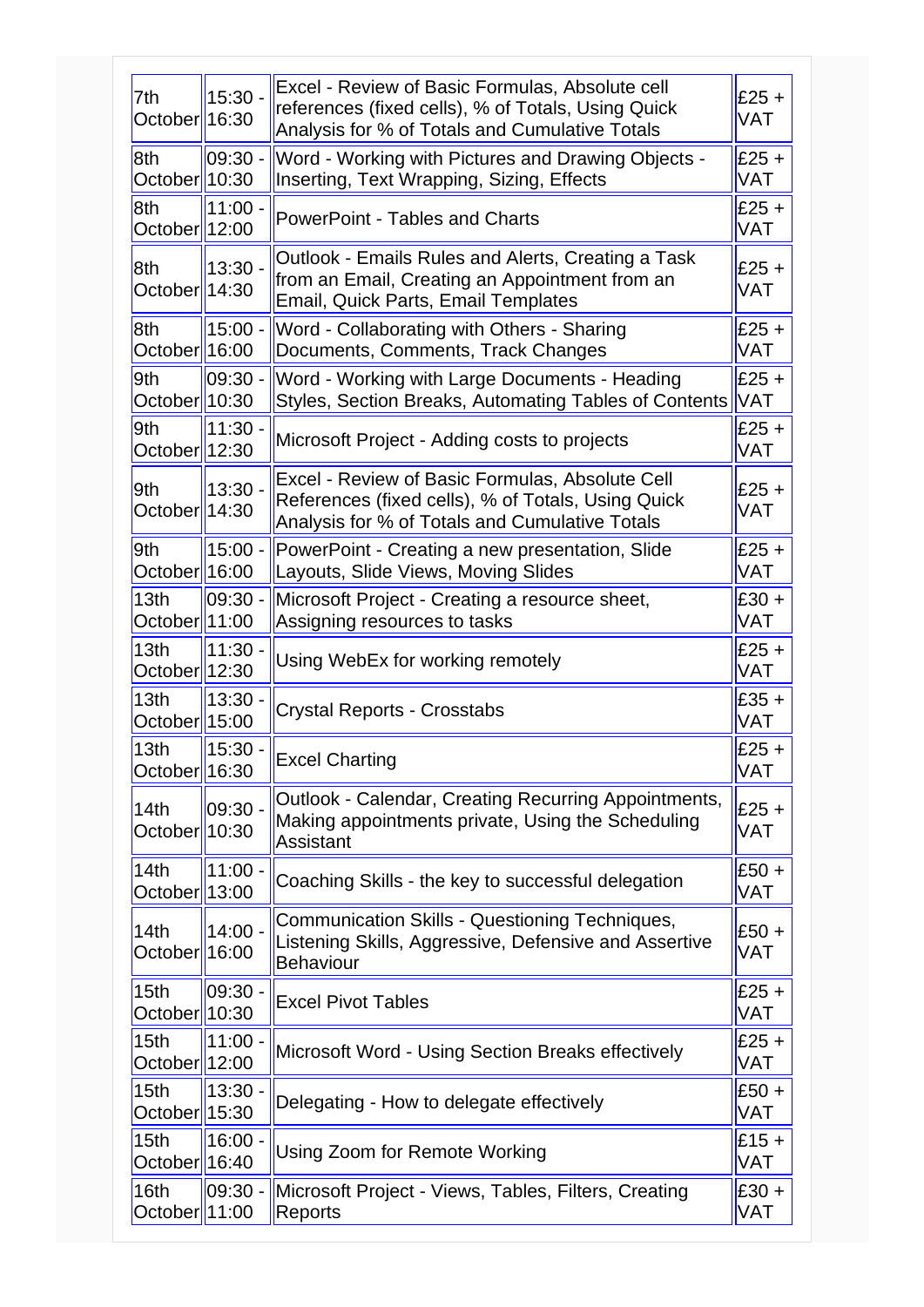| 16th<br>October <sup>1</sup> 12:30             | $11:30 -$ | <b>Excel - Date and Text Functions</b>                                                                                                                                                  | $E25 +$<br><b>VAT</b> |
|------------------------------------------------|-----------|-----------------------------------------------------------------------------------------------------------------------------------------------------------------------------------------|-----------------------|
| 16th<br>October <sup>1</sup> 15:00             | $14:00 -$ | Excel - Grouping worksheets, Calculations across<br>worksheets, Data Consolidation                                                                                                      | $£25 +$<br><b>VAT</b> |
| 16th<br>October <sup> </sup> 16:45             | $15:15 -$ | Excel - IF, Nested IF, AND, OR, SUMIF, SUMIFS,<br>COUNTIF, COUNTIFS, AVERAGEIF, IFERROR                                                                                                 | $£30 +$<br><b>VAT</b> |
| 19th<br>October $10:30$                        | 09:30     | Excel - Named ranges, VLOOKUP                                                                                                                                                           | $£25 +$<br><b>VAT</b> |
| 19 <sub>th</sub><br>October <sup>1</sup> 12:00 | 11:00 -   | PowerPoint - Creating a new presentation, Slide<br>Layouts, Slide Views, Moving Slides                                                                                                  | $£25 +$<br><b>VAT</b> |
| 19 <sub>th</sub><br>October <sup>1</sup> 14:30 | $13:30 -$ | Word - Mailmerge                                                                                                                                                                        | $£25 +$<br><b>VAT</b> |
| 19 <sub>th</sub><br>October <sup>1</sup> 16:00 | $15:00 -$ | <b>Excel Charting</b>                                                                                                                                                                   | $£25 +$<br><b>VAT</b> |
| 20th<br>October <sup>1</sup> 10:30             | 09:30 -   | Word - Working with Pictures and Drawing Objects -<br>Inserting, Text Wrapping, Sizing, Effects                                                                                         | $£25 +$<br><b>VAT</b> |
| 20th<br>October  12:00                         | $11:00 -$ | <b>Crystal Reports - Mailing Labels</b>                                                                                                                                                 | $E25 +$<br><b>VAT</b> |
| 20 <sub>th</sub><br>October <sup>1</sup> 15:45 | $13:45 -$ | Effective Communication especially when working<br>remotely - keeping in touch with the team, organising<br>regular meetings, Agenda, feedback from meeting,<br>managing meetings, etc. | $£50 +$<br><b>VAT</b> |
| 21st<br>October <sup>1</sup> 10:30             | 09:30     | <b>Using Outlook for Time Management</b>                                                                                                                                                | $£30 +$<br><b>VAT</b> |
| 21st<br>October 12:00                          | 11:00.    | Word - Mailmerge                                                                                                                                                                        | $£25 +$<br><b>VAT</b> |
| 21st<br>October <sup> </sup>  14:30            | $13:30 -$ | Word - Collaborating with Others - Sharing<br>Documents, Comments, Track Changes                                                                                                        | $£25 +$<br><b>VAT</b> |
| 21st<br>October <sup>1</sup> 16:00             | $15:00 -$ | Time Management - Goals and Objectives, The<br>SMART approach to generating goals, Identifying<br>Goals, Prioritising Work, Urgent vs Important                                         | $£30 +$<br><b>VAT</b> |
| 22nd<br>October <sup>1</sup> 10:30             | 09:30 -   | Excel - Sorting, Filtering, Conditional Formatting                                                                                                                                      | $£25 +$<br><b>VAT</b> |
| 22nd<br>October <sup> </sup> 12:00             | $11:00 -$ | Excel - Creating a new workbook, Basic Formatting,<br>Basic Formulas, Saving, Printing                                                                                                  | $£25 +$<br><b>VAT</b> |
| 22nd<br>October <sup>1</sup> 15:00             | 13:30     | Introduction to OneNote                                                                                                                                                                 | $£30 +$<br><b>VAT</b> |
| 22nd<br>October <sup> </sup> 16:30             | $15:30 -$ | Word - Using Word tables, General Word hints and tips                                                                                                                                   | $£25 +$<br>VAT        |
| 23rd<br>October  11:00                         | 09:30     | Crystal Reports - Creating and Formatting a Report                                                                                                                                      | $£35 +$<br><b>VAT</b> |
| 23rd<br>October <sup>1</sup> 12:45             | 11:45     | Excel - Sorting, Filtering, Conditional Formatting                                                                                                                                      | $£25 +$<br><b>VAT</b> |
| 23rd<br>October  14:30                         | 13:30 -   | PowerPoint - Using SmartArt, Animating bulleted lists<br>and SmartArt, Using Drawing Tools, Manipulating<br><b>Pictures</b>                                                             | £25 $+$<br><b>VAT</b> |